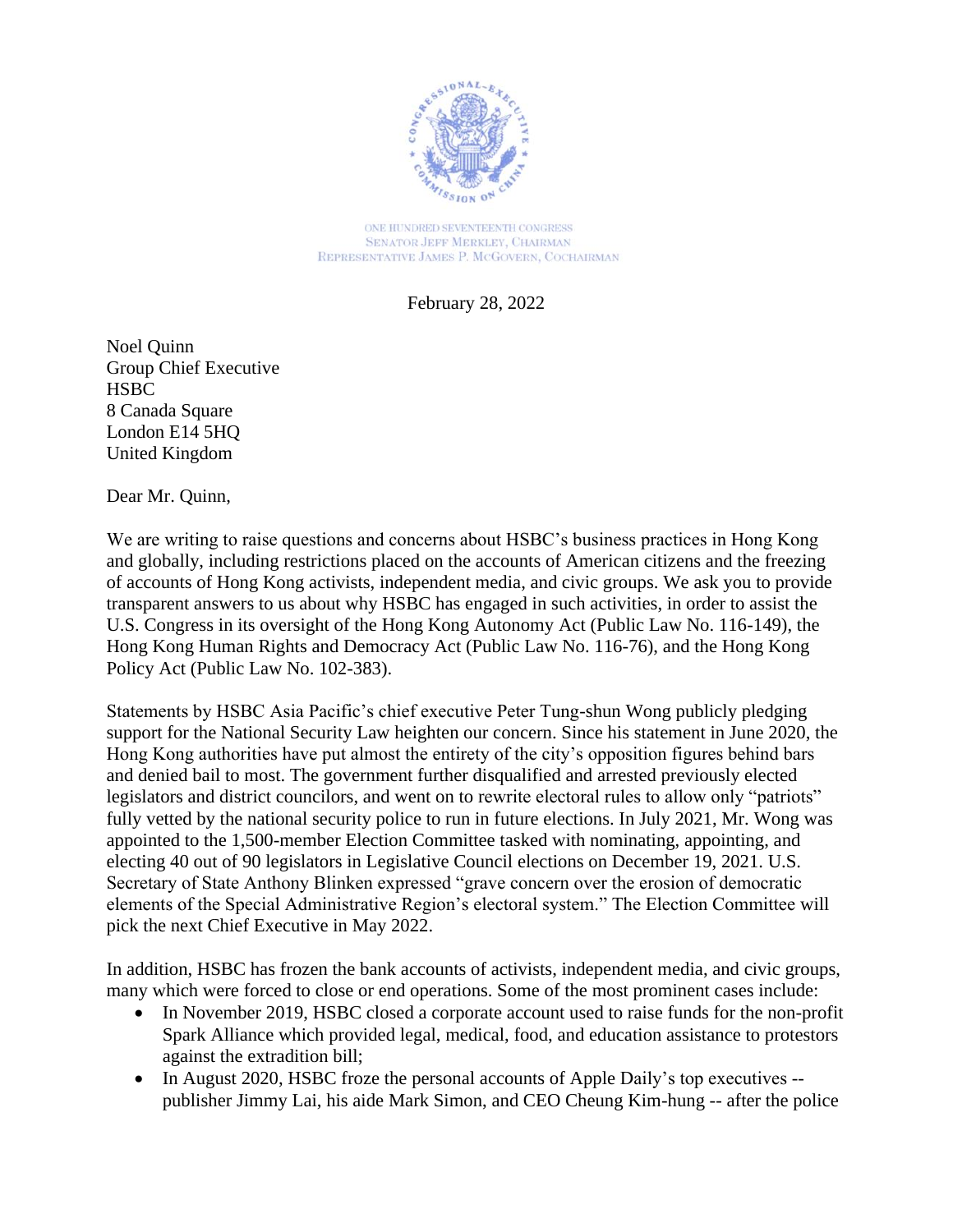arrested Lai, Cheung, and others under the National Security Law. The city's only print pro-democracy newspaper was later forced to shut down in June 2021 after its business accounts with other banks were frozen. A total of 7 top executives including Lai have been arrested and denied bail as of today;

- In December 2020, HSBC froze the accounts of Ted Hui, a former pro-democracy legislator who had fled to Europe, along with the accounts of his wife and parents;
- In December 2020, HSBC froze the accounts of pastor Ray Chan and the Good Neighbour North District Church whose senior volunteers organized "Protect Our Children" to deescalate clashes between protesters and police officers during the anti-extradition protests of 2019;
- In September 2021, HSBC, along with Hang Seng Bank and Bank of East Asia, froze HK\$2.2 million assets of the Hong Kong Alliance in Support of Patriotic Democratic Movements of China. The Alliance was forced to close down. Former top officers have been convicted and sentenced for commemorating the June 4 massacre in addition to being charged and denied bail under the National Security Law; and
- Holders of the British National (Overseas) passports have been denied the ability to withdraw pension funds from HSBC as they leave the city for the UK which raises questions whether HSBC is aiding and abetting the government's policy to restrain exit.

We have also been told that the accounts of American citizens are restricted, including at HSBC branches in the United States. If true, this practice targeting American citizens or legal permanent residents is unacceptable and requires immediate rectification.

We ask HSBC to address the concerns stated above and to justify why these actions were taken, including whether these actions were requested by Hong Kong authorities or officials from the People's Republic of China and whether these actions are consistent with HSBC's stated policies and the UN Guiding Principles on Business and Human Rights. While you are reviewing HSBC's policies and actions, we ask that you reverse all actions taken targeting the groups listed above and end any and all restrictions immediately on the accounts of American citizens or legal permanent residents.

Above all, we ask HSBC to answer directly whether or not the actions listed in this letter contribute in any way to the "inability of the people of Hong Kong (a) to enjoy freedom of assembly, speech, press, or independent rule of law; or (b) to participate in democratic outcomes" as stipulated under the Hong Kong Autonomy Act of 2020 (Public Law No. 116-149). To assist the U.S. Congress in its oversight of the laws referenced in this letter, we ask for a timely and transparent response from HSBC on the matters cited above.

Sincerely,

fleer A - Merkley

Chairman Cochair

Jani Us Down

Senator Jeffrey A. Merkley **Representative James P. McGovern**